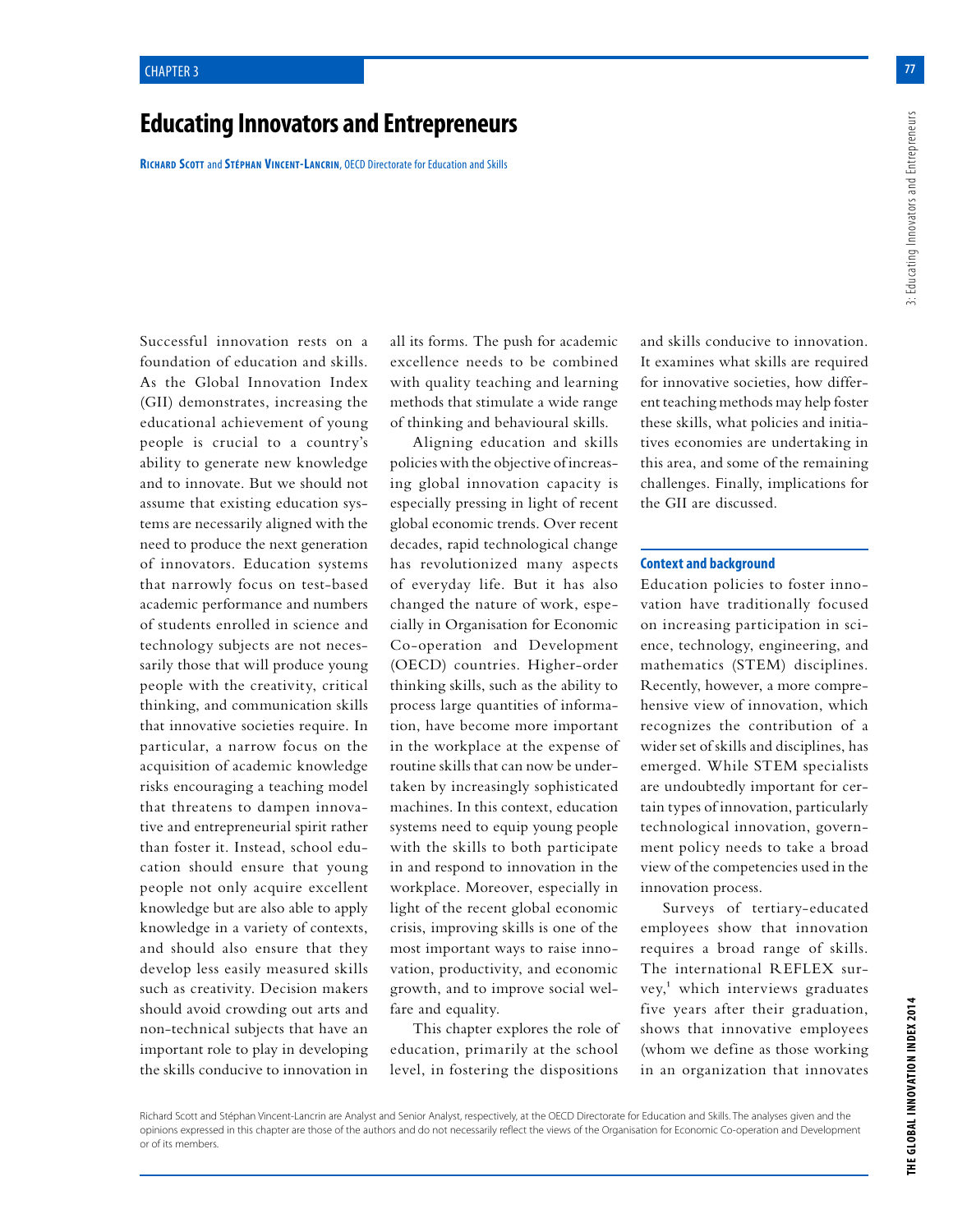3: Educating Innovators and Entrepreneurs

and participating in the introduction of these innovations) report that they use more of all types of skills in their jobs than their noninnovative counterparts. Among the results from the self-reported use of skills that most distinguish innovative and non-innovative workers are 'coming up with new ideas and solutions' (creativity), 'a willingness to question ideas' (critical thinking), and 'the ability to present new ideas or products to an audience' (communication).

Reflecting this evidence from innovative workers, along with findings from the wider literature,<sup>2</sup> skills for innovation can be grouped into three broad categories:

- Subject-based skills, which represent knowledge and knowhow in a particular field.
- Thinking and creativity, including both higher-order skills and creative cognitive habits. These competencies include critical faculties, imagination, and curiosity.
- Behavioural and social skills, including skills such as self-confidence, leadership and management, collaboration, and persuasion.

In terms of qualifications, it is not just graduates of tertiary education who contribute to innovation. Technical skills such as craft, design, and testing play an important role in innovation, especially in the incremental changes that make up a large proportion of innovation in practice.3 Vocational education and training, in particular, help provide these essential capabilities. Moreover, non-technological innovation (such as new organizational methods and marketing innovations) requires a skill-set very different from that provided by traditional university-level science and engineering training. Again, a mix of qualification levels appears to be important. Balanced innovation systems need doctorateholding researchers with focused expertise, but also informed users and consumers who have the curiosity and imagination to adapt goods and services to their own needs. Developing a wide set of skills is important for all individuals, not just for the sub-set who will go on to innovate.

Together, these insights help define the role of education in innovation. Developing excellent subject-based knowledge is undoubtedly important for an innovative society, but it is not enough on its own. In addition to raising academic achievement across all levels of education, innovation policies need to pay more attention to what skills young people acquire. Fostering critical thinking, creativity, and behavioural and social skills should be viewed as a central element of the remit of schools, colleges, and universities.

# **How can different types of school education develop skills for innovation?**

Work by the OECD Centre for Educational Research and Innovation (CERI) highlights several areas where school education can help develop skills for innovation. In general, there are good examples of how schooling may foster innovation, but the link between the two is still not fully understood.

Improving students' knowledge and learning outcomes is an important indicator and target in many national education systems. But evidence suggests that performance in exams or standardized tests—the way these outcomes are usually measured—is not necessarily associated with the skills that

matter for innovation. Using data from the 2006 OECD Programme of International Student Assessment (PISA), Avvisati and Vincent-Lancrin (forthcoming) highlight a negative correlation between national-level student test scores in science and interest in science. In fact, few countries successfully manage to combine above-average levels of student interest in science with above-average performance in the PISA science test. Countries range from those with comparatively low test scores and high interest in science (e.g., Mexico) to those with comparatively high scores and low interest (e.g., Finland), but a few do have relatively high scores and high interest (e.g., Japan). Because scientific interest was measured by embedded questions in the PISA questionnaire, these international patterns are unlikely to be simply the result of cultural differences among countries.

Looking at the *within-country* pattern (i.e., among schools in a single country), there is substantial diversity across countries. The negative association between interest and PISA test scores in science holds for around half of OECD countries. In Brazil, Chile, and the United States of America, for example, schools with the best test scores in science tend to have lower levels of student interest in science, suggesting that the prevalent modes of teaching and learning may develop disciplinary knowledge at the expense of interest in the topic or curiosity. But schools with strong science test performance in some other countries, such as Japan or the Republic of Korea, seem to also have students with high levels of interest. (It is noteworthy that this within-country pattern can hold in countries such as the Republic of Korea, where overall student interest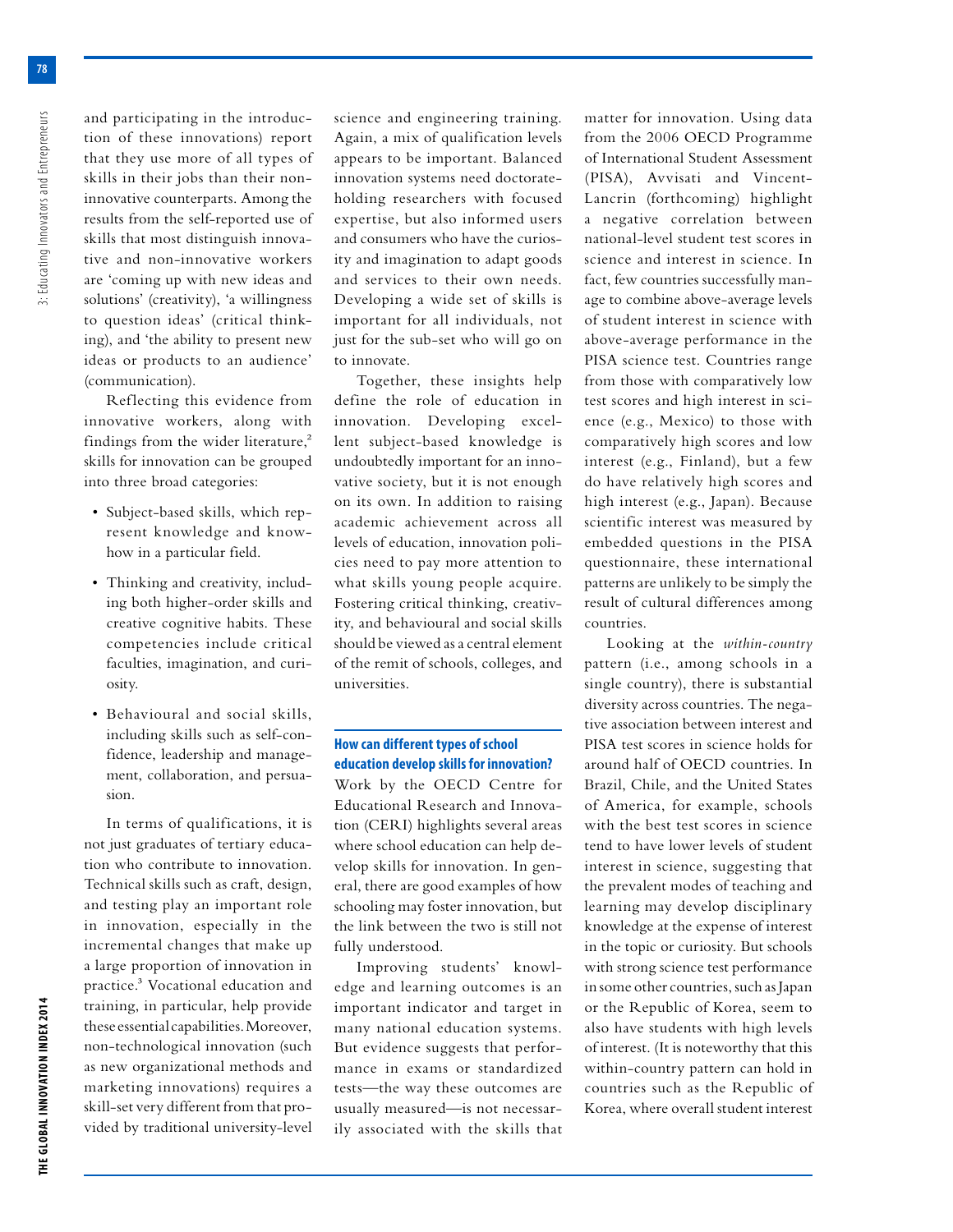**79**

in science topics is low by international standards.)

The apparent trade-off between performance on tests and curiosity of pupils is thus neither universal nor inevitable. Since engagement and motivation is a key aspect of the skills required for innovation, it is important that teaching and learning activities to improve proficiency on science tests do not undermine the development of other skills.

Which teaching practices can foster both competence in scientific knowledge while maintaining students' engagement and curiosity? Analysis of the same PISA data on science teaching points towards the importance of linking classroom topics to real-world applications. Avvisati and Vincent-Lancrin (forthcoming) examine how four different types of science pedagogy (application, hands-on activities, interaction, and investigation) relate to student attitudes and performance. Of the four teaching models, increasing the time dedicated to application-based pedagogies is estimated, controlling for other factors, to have the largest positive association with interest and enjoyment of science, although there is no clear association with performance in the PISA science test. The results indicate that developing positive attitudes among science students in school requires more than just aiming at good test results, and that linking classroom theory to everyday problems is a way of fostering motivation alongside efforts to improve subject knowledge.

The use of classroom technology is also often put forward as a way of helping enhance skills such as creative thinking, engagement, and collaboration. Kärkkäinen and Vincent-Lancrin (2013) outline how technology-enhanced teaching models in STEM education—such as online laboratories or educational gaming—can expand the range of learning opportunities available to students and, in the right circumstances, help develop higher-order thinking. But technology—be it interactive whiteboards, tablet computers, or other tools—is best viewed as facilitating appropriate teaching and learning of these skills rather than replacing the traditional classroom.

In mathematics education, too, increasing attention is being paid to the teaching and learning models that best equip students with useful, long-lasting skills rather than providing them solely with the ability to pass tests and use mathematics within the confines of the classroom. In particular, the skills needed to solve unfamiliar, complex, and non-routine mathematical problems are likely to be important in an innovative society. A particular skill associated with the ability to tackle such problems is metacognition, or one's control of the thought process around learning. In contrast to commonly used techniques such as rote-learning or memorization, metacognitive teaching models guide students to consciously think about the process behind solving mathematical problems. Findings from a number of experimental studies show that metacognitive mathematics teaching can improve test performance in mathematics and, simultaneously, foster important skills such as maths reasoning and motivation, which may contribute to innovation.<sup>4</sup> Though such new instruction models need to be tested on a wider scale, there appears to be scope in many countries to focus on developing a wider set of mathematical skills.

Reflecting the breadth of competencies used in innovation, efforts to foster innovative skills among school students should also look

beyond science and mathematics. The link between arts education and innovation, especially, is often recognized. Indeed, graduates of tertiary arts programmes are among the most likely to contribute to product or service innovation.5

As summarized in Winner et al. (2013), arts education can influence the skills used in innovation in a number of ways. Different types of arts education help develop verbal or visual-spatial skills, which in turn play an important role in non-artistic fields such as verbal competence (speaking, reading, and understanding written text) and in some maths or science activities. Most notably, experimental studies show that one-to-one music lessons have a positive effect on IQ and academic achievement, and that music education enhances verbal skills. Theatre education leads to an improvement in verbal skills; visual arts education improves observational skills and probably visual-spatial skills and geometrical reasoning, while more tentative evidence suggests that dance education enhances visualspatial skills. Experimental research also shows that theatre education has a positive impact on the development of some social and emotional skills such as empathy, perspective taking, and emotion regulation skills that are key dimensions of communication.

Although there is as yet no clear evidence, good arts teaching probably also typically develops some of the habits of mind that are crucial for innovation. And although most studies that have examined the link between arts education and creativity (measured by paper-and-pencil tests such as the Torrance Tests of Creative Thinking) $6$  find a positive association, it is too early for general conclusions to be drawn. But a recent ethnographic study of high-standard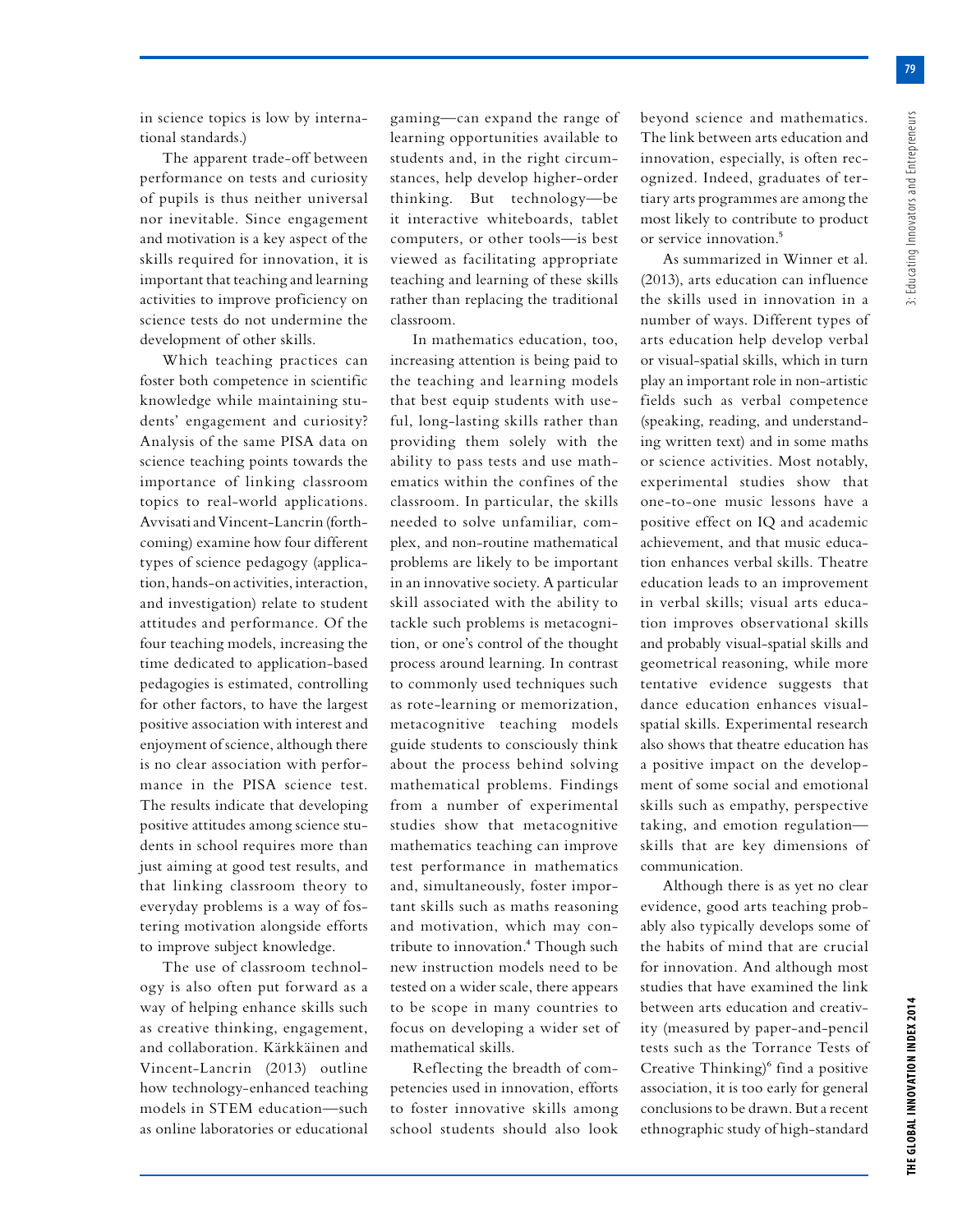3: Educating Innovators and Entrepreneurs **THE GLOBAL INNOVATION INDEX 2014** 3: Educating Innovators and Entrepreneurs visual arts teaching shows that good teachers explicitly try to develop not only technical artistic skills but also creativity, critical thinking, and persistence.7 Moreover, the typical teaching methods are highly personalized and include class projects, individual consultations with teachers, mid-project critiques, peer review, and a presentation of one's work to other students or a wider audience. Teaching methods in visual arts (and many other art forms) thus seem closer to the teaching practices that can nurture skills for innovation than those generally used in academic subjects.

Another pillar in innovation and education policy is aimed at increasing the rate of entrepreneurship. Entrepreneurship education is a popular policy tool to develop entrepreneurial skills and encourage a more favourable culture and attitude towards innovation and the creation of new firms. The content of entrepreneurship education often varies. School-level entrepreneurship education often involves trying to foster entrepreneurial skills through problem-solving activities and contextual learning based on interactive projects and games. By contrast, entrepreneurship education for upper-secondary school pupils and young adults is more typically based on providing information and developing the practical knowledge and skills needed to run a business. For example, the INJAZ Junior Achievement programme in the Middle East aims to provide business skills and financial literacy to students in Egypt, Jordan, Lebanon, Morocco, Saudi Arabia, and the United Arab Emirates through a mixture of classroom and extracurricular activities.<sup>8</sup>

However, the relative importance of education compared to other underlying determinants of entrepreneurship is still uncertain. The pervasive 'jack-of-all-trades' theory of entrepreneurship posits that successful entrepreneurs are generalists with skills in a variety of fields rather than specific expertise in one area.<sup>9</sup> This theory points to the importance of broad-based schooling. But many of the thinking and behavioural skills required for innovation are also central to entrepreneurship, in addition to characteristics such as the ability to adapt to change and to tolerate risk and uncertainty. Therefore, the lessons from the different teaching methods discussed above are also highly relevant for fostering entrepreneurial as well as innovative potential.

Evidence of the effectiveness of school-level entrepreneurship education programmes is mixed. Oosterbeek et al. (2010) showed that a 'mini-company' initiative in the Netherlands had no statistically significant effect on the entrepreneurial skills of students and a significant negative effect on their willingness to start a business. But other studies suggest that entrepreneurship education in school can develop non-cognitive entrepreneurial skills (including persistence, creativity, and proactivity), at least in the short term.10 More work is needed to draw general conclusions and determine the successful elements of this type of intervention.

# **What are countries doing to foster innovation skills in school education?**

By influencing what and how children learn, school curricula play a central role in developing skills from an early age. The role of skills for innovation in national curricula appears to have become more prominent in recent years in many countries. A survey of OECD countries in 2009 found that all responding countries

included at least some aspects of 21stcentury skills in primary and lowersecondary curricula.<sup>11</sup> Most primary and secondary education curricula in developed countries refer to critical thinking, creativity, problem-solving, and social skills.

Different country efforts take many forms. Denmark's 2012 National Innovation Strategy,<sup>12</sup> for instance, promotes the integration of innovation and entrepreneurship into the mainstream curriculum and increases practice-based teaching in schools and innovation courses in teacher training programmes. In addition, some countries—including Finland, Portugal, and Sweden have embedded entrepreneurship education into primary and secondary school curricula, while a number of OECD countries, including Australia and Ireland, encourage the integration of information and communication technologies into schools. However, although national curriculum efforts to boost entrepreneurship and innovation skills appear to be pervasive across OECD countries, it can be hard to identify their impacts. Despite national policies, implementation can vary significantly across countries, and teaching tends to vary widely on a school-by-school basis. Though national curricula are important, maintaining school diversity and a variety of different teaching approaches can have many advantages.

Even in many Asian economies, where education systems have typically been associated with traditional learning models and a narrow focus on STEM subjects, there are signs of new efforts to emphasize creativity and critical thinking in national curricula. Since 2009, the Republic of Korea (an OECD country) expects its schools to foster creativity as part of subject-based learning, but also to devote almost 10% of overall school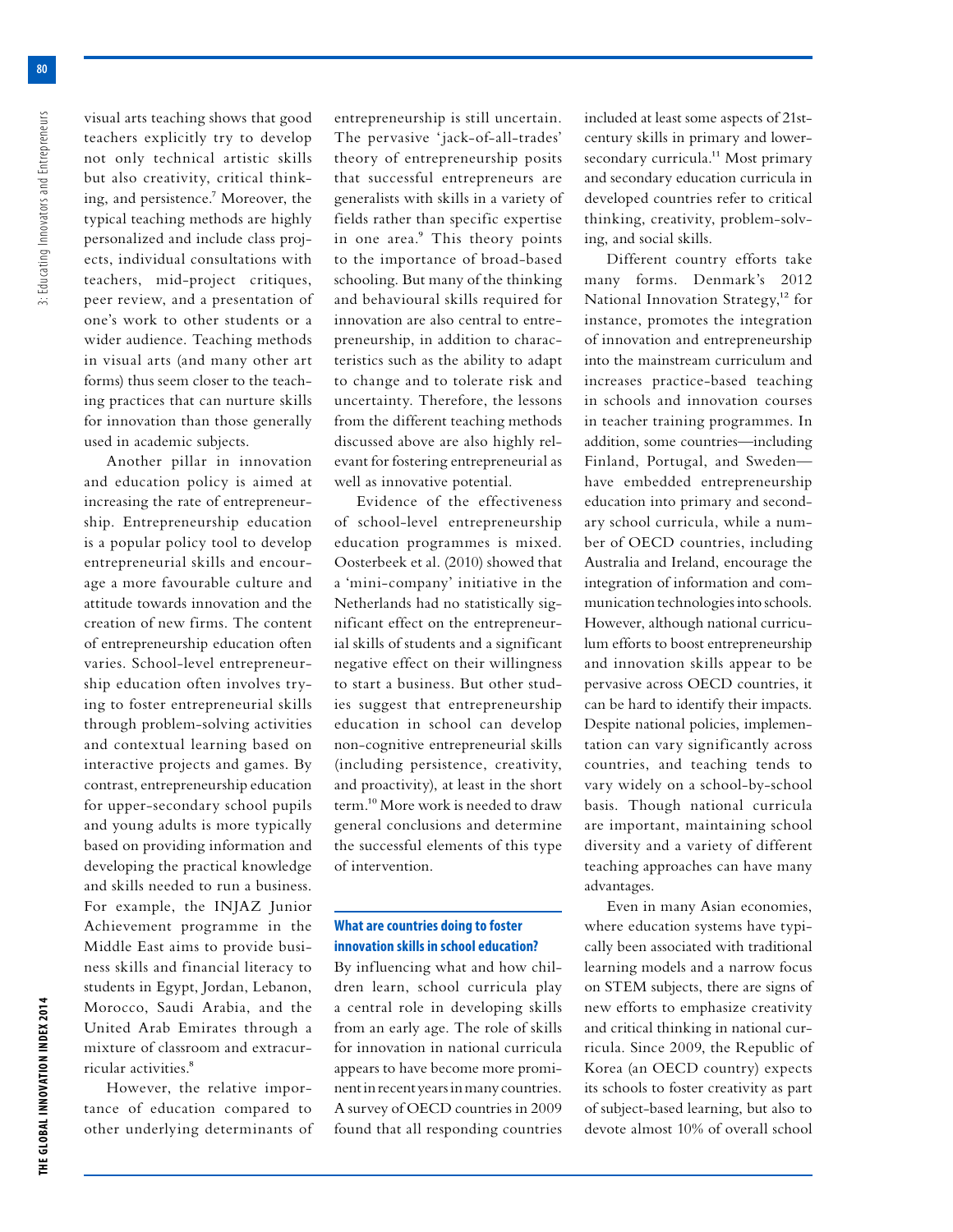**81**

time to projects and other transversal activities that foster creativity. By the end of secondary school, students in Singapore are expected to have developed critical and inventive thinking skills as well as social and emotional abilities such as being 'resilient in the face of adversity'. Singapore has also adopted a mathematics curriculum based around metacognitive approaches to complex problem solving. In China, since 2009, more emphasis has been placed on changing traditional teaching models. In Indonesia, the practice of 'lesson study' aims to promote professional learning among teachers and help them to reflect on their teaching methods and align those methods with the needs of students.<sup>13</sup>

In many other countries across the world, education systems start from different positions and face different challenges in curriculum reforms. In India, for example, the rote learning system (i.e., repetition as a technique for memorization) that still prevails in many Indian schools impedes the development of curricula focused on skills for innovation. But encouraging examples of curriculum reform and organizational innovation have started to appear in India—the Apeejay school network, for example, promotes educational programmes for creativity and innovation, with practices such as enquiry-based projects designed to develop creativity and original thinking.14 Not all efforts need to take place in the classroom, however. In Costa Rica, for example, the Innovating at Home programme aims to teach parents how to develop their children's creativity from an early age.<sup>15</sup> These examples show there is increasing emphasis and interest in developing wider skills in a variety of country contexts.

#### **Developing skills for innovation in school: Remaining challenges**

Despite policy efforts in many countries to place more attention on the skills that school students acquire, a number of shared challenges remain. One potential barrier to developing skills for innovation is student assessment.

Assessment processes at the school level are typically poorly aligned with skills for innovation. Despite the fact that curricula in an increasing number of countries emphasize a wide range of skills, student assessment tends to focus heavily on content knowledge and cognitive skills.16 This might reflect the fact that assessments focus on the competencies that are most understood or are easiest to measure, or that assessment is limited to formats that are easy for teachers to mark and those that allow different pupils, schools, and regions to be easily compared.

High-stakes examinations generally imply that teaching and learning activities become conditioned on preparing and passing tests. Often teaching becomes focused on the mechanical learning of what is tested rather than on developing student skills across the board. The potential benefits from, say, application-based or metacognitive teaching may become apparent only when assessments try to measure factors such as problem solving or reasoning. This has been shown in studies of problem-based learning in higher education, and may also be true in primary and secondary education. Although one might expect that 'teaching to the test' could foster positive outcomes if tests were appropriately designed to reflect different competencies, it is not possible to design (short) tests that reflect all the competencies that society values.17 The inclusion of a broader

### **Box 1: Assessing creativity in schools**

A study commissioned by the OECD and the CCE (Creativity, Culture and Education) examines how creativity could be assessed by primary school teachers. Lucas et al. (2013) propose a prototype tool for assessing creativity in schools that maps the habits of mind or dispositions associated with creativity along five principal dimensions: inquisitive, persistent, imaginative, collaborative, and disciplined. Two field trials of the assessment tool in 17 primary schools in England showed that the tool allowed teachers to be more precise and confident in developing pupils' creativity, while children showed signs of better understanding and being able to record their progress. Although the focus is on creativity, the tool is broad enough to capture other skills such as 'collaborative' competencies, which have a strong bearing on behavioural and social skills. For schools, the tool had the advantage of reminding teachers of the importance of a broad set of competencies and what they mean in the school setting. Further development of such formative assessment tools could increase teachers' and students' awareness of skills for innovation and help these skills be monitored in school learning.

range of competencies in new forms of assessment would, however, give all stakeholders greater incentives (see Box 1).

More progress is required across the world to ensure that educational assessment encourages schools to produce well-rounded students. This will require efforts not only from policy makers and school decision makers but also from teachers, who may need to be trained to assess a variety of student skills. Innovations such as formative assessment tools or curriculum-embedded assessments can help to ensure that teachers are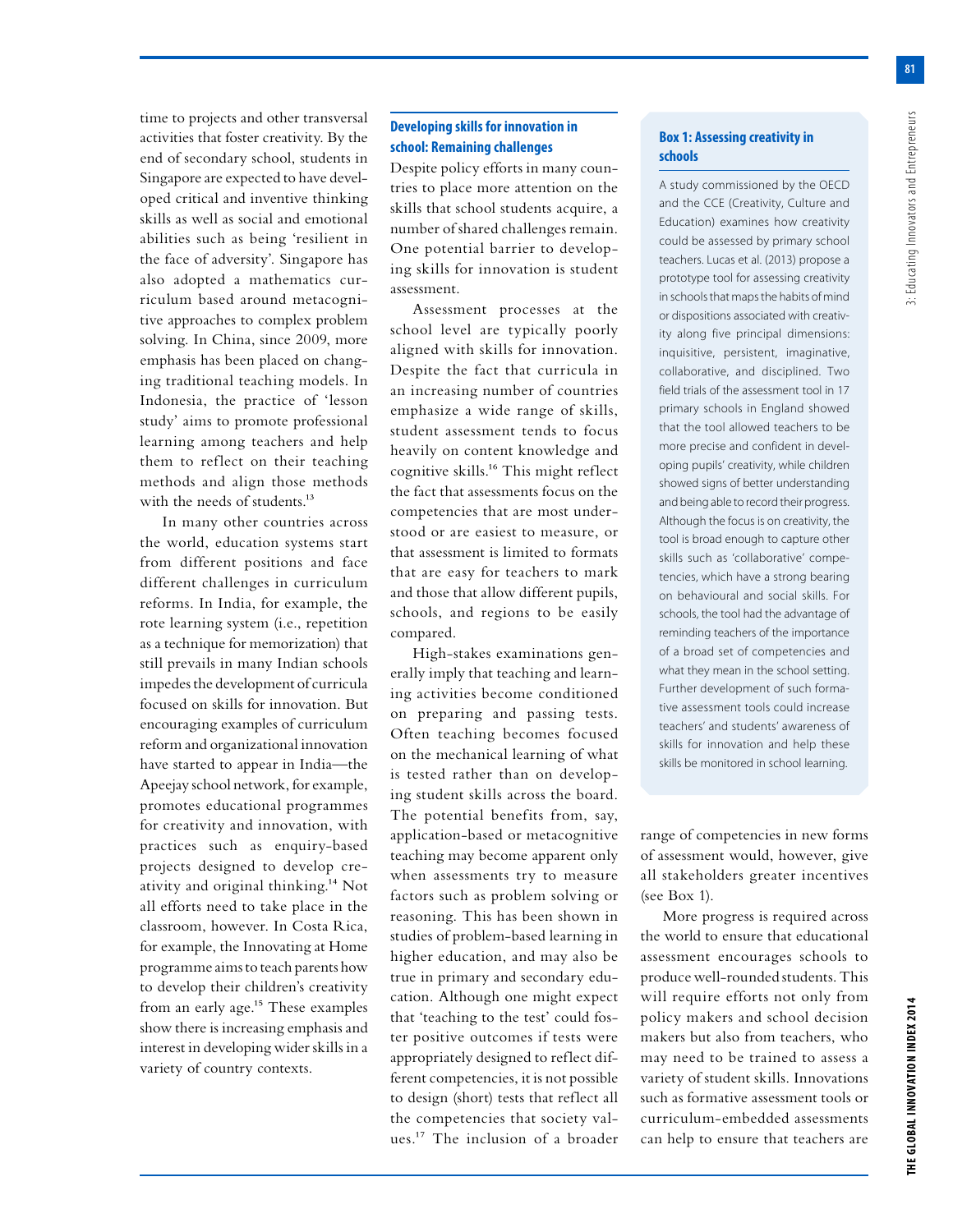**82**

equipped to assess real student learning in a timely manner.<sup>18</sup> In addition, advances in software development have increased the potential for computer-based assessments (both formative and summative), increasing the capability for a wide range of skills to be assessed in a flexible manner. Finally, the development of longitudinal information systems that track students' progress over time represent a good vehicle that can be used to monitor progress in acquiring a variety of skills over time and to design appropriate and personalized interventions for that purpose.19

# **Opportunities and challenges for the Global Innovation Index**

The issues discussed in this chapter raise some interesting issues for the GII. At present the Index uses (if available) a number of school-level education indicators, including expenditure on education; school life expectancy; pupil-teacher ratios; and PISA results in reading, maths, and science. Given current data availability and measurement challenges, these indicators adequately capture the role of education in innovation, but there could be scope to broaden the range of indicators in the future.

The first point to note is that, in many countries, the first priority in widening the pool of individuals available to take part in innovation is to strengthen educational participation and the foundation skills of individuals. Changes in indicators that reflect these fundamental priorities remain relevant for the GII.

Second, the ongoing development of the OECD PISA assessment should, over time, allow the GII to draw from a wider set of indicators on pupil skills. Since 2003 PISA has included a paper-based measure of problem-solving skills, defined as an individual's ability to use cognitive processes to confront and resolve real, cross-disciplinary questions. In PISA 2012 the definition of problem solving was revised and assessment moved to a computer-based test. The computer-based testing can assess how willing a student is to engage with a problem rather than just checking for a right answer. In 2015, PISA will include a computerbased assessment of collaborative problem-solving skills, measuring the capacity of an individual to a group's success in problem solving by sharing effort and understanding.

But other existing and yet-to-bedeveloped indicators could, in the future, help better capture how well countries' education systems support innovation. First, more international data are needed on student outcomes in the areas of creativity, critical thinking, and behavioural and social skills. Many of these skills can be measured but indicators on a wider scale are still lacking. Tests for creativity, for instance (such as the Torrance tests) already exist, but widespread and field-specific measures would help assess the different aspects of student creativity in diverse fields. Data on student attitudes towards entrepreneurship (which already exist in many countries) could also contribute to the GII, though caution is needed as attitudes can reflect a number of issues. The second main opportunity for new indicators is proxies of educational processes conducive to developing skills for innovation. The fact that school assessment processes tend to be poorly aligned to skills for innovation means that a wider range of information on how schools in different countries operate is needed. Indicators of national curricula, assessment mechanisms, the use of active teaching models, university entrance exams, and work

organization in the education sector could all shed light on the conditions for skills development.

#### **Concluding remarks**

In the context of a globalized world where innovation is a main driver of long-term economic growth, one of the key challenges for education and training systems is to find effective ways to equip more people with the skills to contribute to innovation in all its forms. Evidence points to a range of skills that are required for innovation, with these requirements varying by innovation type. Education in many disciplines can contribute, but the way subjects are taught is as important as the subject matter—linking content to real-world applications and teaching students the skills to address new problems are important. Although many countries are addressing the kinds of skills needed for innovation in their curricula, school assessment methods may provide a barrier to their development. More metrics are needed for policy makers to gauge progress in fostering innovative and entrepreneurial competencies and to allow the GII to capture a broader range of student learning outcomes. Addressing these issues is one of the key ways education systems can produce young people able to adapt to and engage in the global knowledge economy.

#### **Notes**

- 1 The REFLEX survey is a large-scale survey of higher education graduates in 14 European countries and Japan. It was conducted in 2005 and financed by the Sixth Framework Programme of the European Union. See http://www.fdewb.unimaas.nl/roa/reflex/.
- 2 See, for example, Tether et al., 2005.
- 3 Toner, 2011.
- 4 Mevarech et al., 2010.
- 5 Avvisati et al., 2013.